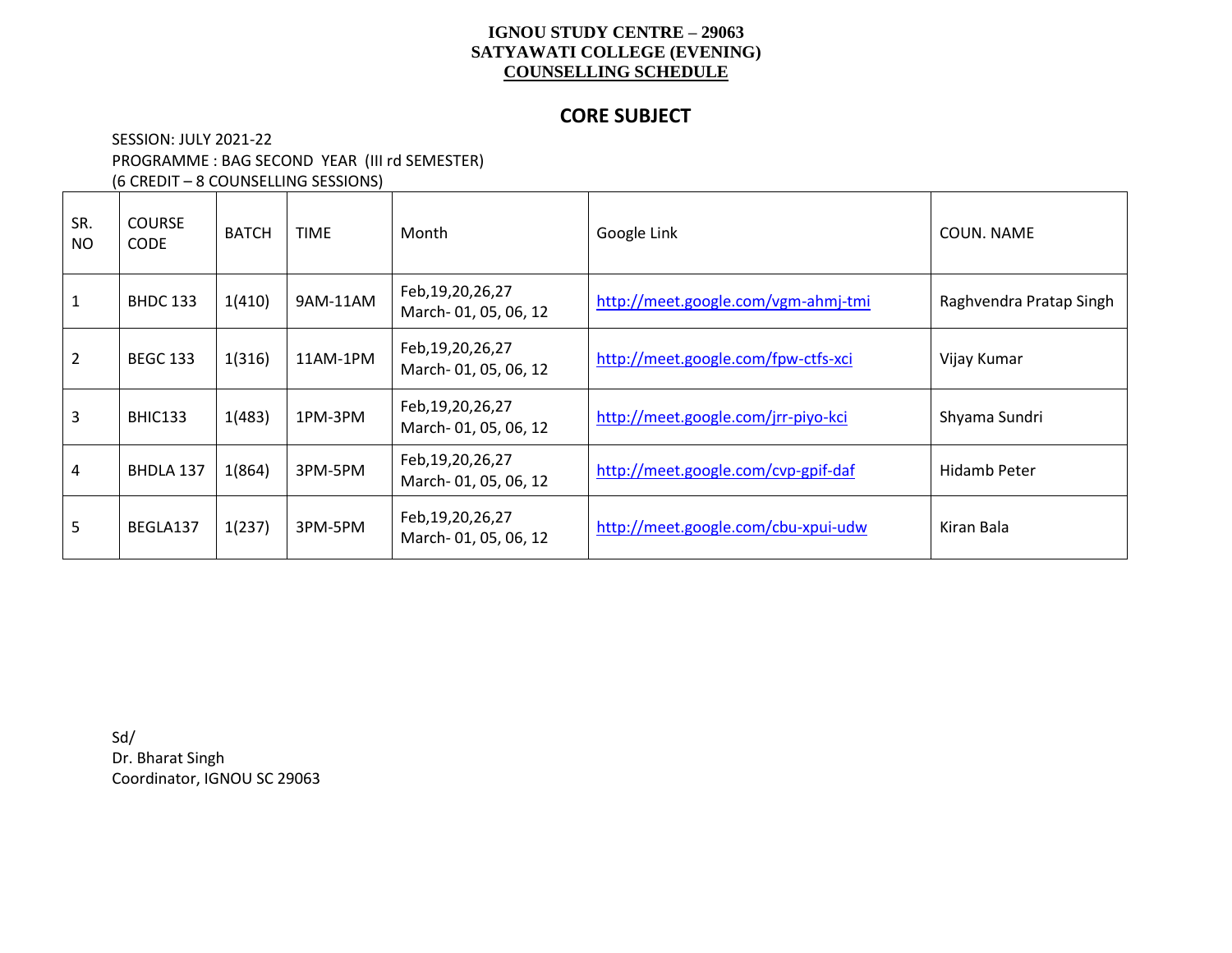## **SEMESTER-III CORE SUBJECT**

SESSION: JULY 2021-22 PROGRAMME : BAG SECOND YEAR (III rd SEMESTER) (6 CREDIT – 8 COUNSELLING SESSIONS)

| SR<br><b>NO</b> | <b>COURSE CODE</b> | <b>BATCH</b> | <b>TIME</b>         | Month                                  | Google Link                         | COUN. NAME                  |
|-----------------|--------------------|--------------|---------------------|----------------------------------------|-------------------------------------|-----------------------------|
| $\mathbf{1}$    | BHDS183            | 1(199)       | 9AM-<br>10:30AM     | March-13,19,20,26,27<br>April-02       | http://meet.google.com/cvp-gpif-daf | Hidamb Peter                |
| $\overline{2}$  | <b>BEGS183</b>     | 1(524)       | $11AM -$<br>12:30PM | March-13,19,20,26,27<br>April-02       | http://meet.google.com/fpw-ctfs-xci | Vijay Kumar                 |
| 3               | <b>BECC 133</b>    | 1(50)        | 1PM-3 PM            | March-13,19,20,26,27<br>April-02,03,09 | http://meet.google.com/dds-qgzd-cbo | Shweta Kumari 1             |
| 4               | BPSC133            | 1(782)       | 3PM-5PM             | March-13,19,20,26,27<br>April-02,03,09 | http://meet.google.com/jiq-puax-auw | Pinki Swami                 |
| 5               | <b>BECS184</b>     | 1(132)       | 5PM-<br>6:30PM      | March-13,19,20,26,27<br>April-02,      | http://meet.google.com/iup-zwsx-eyp | <b>Hariom Prakash Verma</b> |

Sd/ Dr. Bharat Singh Coordinator, IGNOU SC 29063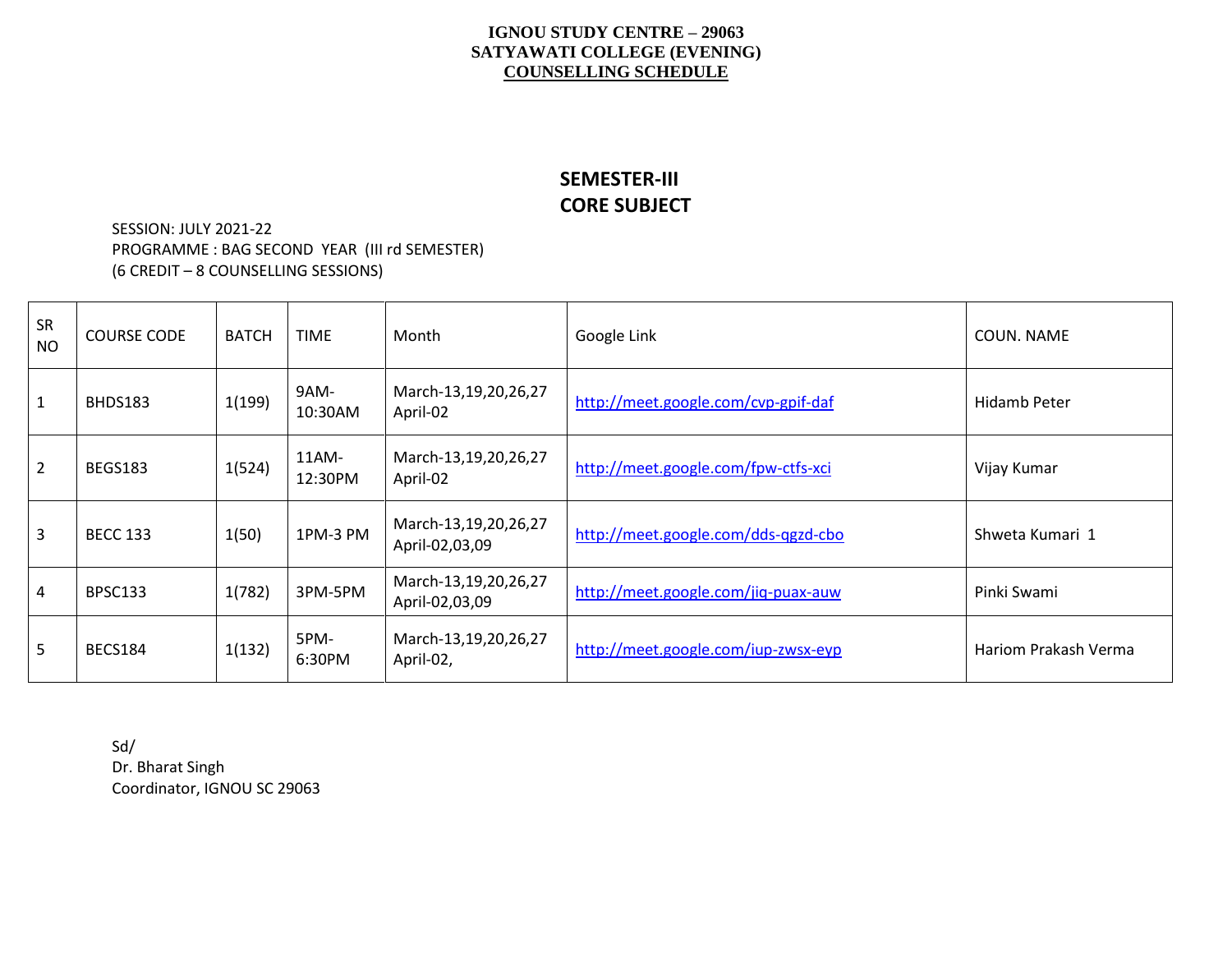# **SEMESTER –IV CORE SUBJECT**

SESSION: JULY 2021 PROGRAMME : BAG IInd YEAR (IV SEMESTER) (6 CREDIT – 8 COUNSELLING SESSIONS)

| SR. | <b>COURSE</b>   | <b>BATC</b> | <b>TIME</b> | Month                            | <b>GOOGLE LINK</b>                  | COUN, NAME         |
|-----|-----------------|-------------|-------------|----------------------------------|-------------------------------------|--------------------|
| NO. |                 | н           |             |                                  |                                     |                    |
| 1   | <b>BEGC 134</b> | 1(316)      | 09AM-11AM   | April-10, 15, 16, 17, 23, 24, 30 | http://meet.google.com/fpw-ctfs-xci | Vijay Kumar        |
|     |                 |             |             | $May-01$                         |                                     |                    |
| 2   | BHDLA138        | 1(506)      | 11AM-1PM    | April-10, 15, 16, 17, 23, 24, 30 | http://meet.google.com/yzi-ahmkkqz  | Dr. Hirnay Himkar  |
|     |                 |             |             | $May-01$                         |                                     |                    |
| 3   | BEGLA138        | 1(614)      | 11AM-1PM    | April-10, 15, 16, 17, 23, 24, 30 | http://meet.google.com/cbu-xpui-    | Kiran Bala         |
|     |                 |             |             | $May-01$                         | udw                                 |                    |
| 4   | BHDC134         | 1(410)      | 1PM-3PM     | April-10, 15, 16, 17, 23, 24, 30 | http://meet.google.com/usn-isyy-ani | Dr.Sunita Devi     |
|     |                 |             |             | $May-01$                         |                                     |                    |
| 5   | <b>BECC 134</b> | 1(50)       | 3PM-5PM     | April-10, 15, 16, 17, 23, 24, 30 | http://meet.google.com/tif-fbup-ujy | Shweta kumara - II |
|     |                 |             |             | May-01                           |                                     |                    |

Sd/ Dr. Bharat Sinngh Coordinator, IGNOU SC 29063